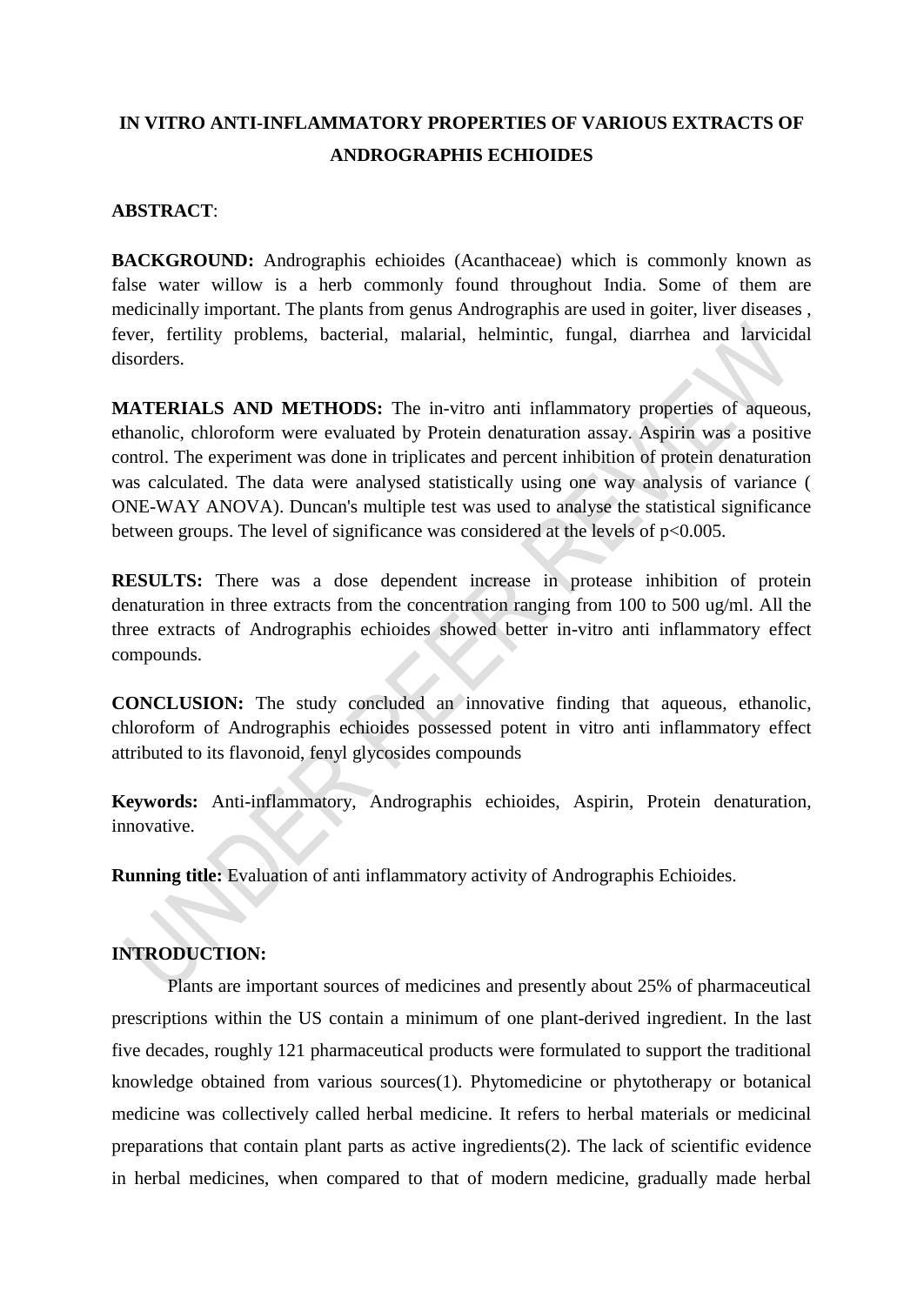medicine to become unpopular among peopl[e\(3\).](https://paperpile.com/c/zCv6DS/72GL) Since ancient times people were dependent upon plants for their food, shelter and medicine. They used the plants for their daily life although chemical constituents of those plants were unknown until that tim[e\(4\).](https://paperpile.com/c/zCv6DS/Icrp) Before the age of Jesus Christ herbal plants were listed and described in Ayurved[a\(5\).](https://paperpile.com/c/zCv6DS/zzPA) After 500 A.D. Many plants were listed as herbals in the renowned book Materia Medica. Since ancient days people were habituated to use the plants for their healt[h\(6\).](https://paperpile.com/c/zCv6DS/EqmS) Knowingly or unknowingl[y\(7\).](https://paperpile.com/c/zCv6DS/IZJp) Basically, the agricultural people mainly used these plants for his or her traditional life. The tribal people have much more knowledge than other[s\(8\).](https://paperpile.com/c/zCv6DS/r2XU) Nowadays tribal medicines have developed to great extent [\(9\)\(10\).](https://paperpile.com/c/zCv6DS/UvG7) India is the richest place for the source of medicinal plants and therefore the people of India use these plants in three major systems: Ayurveda, Unani and siddh[a\(11\).](https://paperpile.com/c/zCv6DS/gezL)

Andrographis echioides (Acanthaceae) which is usually referred to as false water willow is a very rare herb commonly found throughout Indi[a\(12\).](https://paperpile.com/c/zCv6DS/HdGh) Andrographis echioides L. is an annual herb present throughout South Indian. However, information on the chemical composition and bioactivity of this species is extremely rare [\(13\).](https://paperpile.com/c/zCv6DS/Wi5e) The genus Andrographis is a native of India containing 28 species of small annual shrubs essentially distributed in tropical Asia. Some of them are medicinally importan[t\(14\).](https://paperpile.com/c/zCv6DS/6R04) The plant from genus Andrographis is usually utilized in goiter, liver disease[s\(15\)](https://paperpile.com/c/zCv6DS/W2c2) , fertility problems, bacterial [\(16\),](https://paperpile.com/c/zCv6DS/kmw8) malarial and fungal disorder[s\(17\)](https://paperpile.com/c/zCv6DS/mGjU) . Leaf juice boiled with coconut oil has controlled the falling and graying of hair [\(18\)](https://paperpile.com/c/zCv6DS/9Tdy) Rheumatoid arthritis is a chronic, systemic inflammatory disorder that may be inactive to many tissues and organs and the synovial joints [\(19\).](https://paperpile.com/c/zCv6DS/MvNC) Statistically analyzed exhibit 1% of the population in the world affected by rheumatoid arthritis and females are affected three times more than the male. Allopathic treatment of Rheumatoid arthritis is prone to many complications. So, the present study planned to find a novel herbal antibiotic for the treatment of inflammatory conditions.

## **MATERIALS AND METHODS:**

#### **Chemicals**

All chemicals and reagents used in this study were purchased from Sigma Chemical Company St. Louis, MO, USA; Invitrogen, USA; Eurofins Genomics India Pvt Ltd, Bangalore, India; New England Biolabs (NEB), USA; Promega, USA.

*Assessment of in vitro anti-inflammatory activity*

Inhibition of albumin denaturation: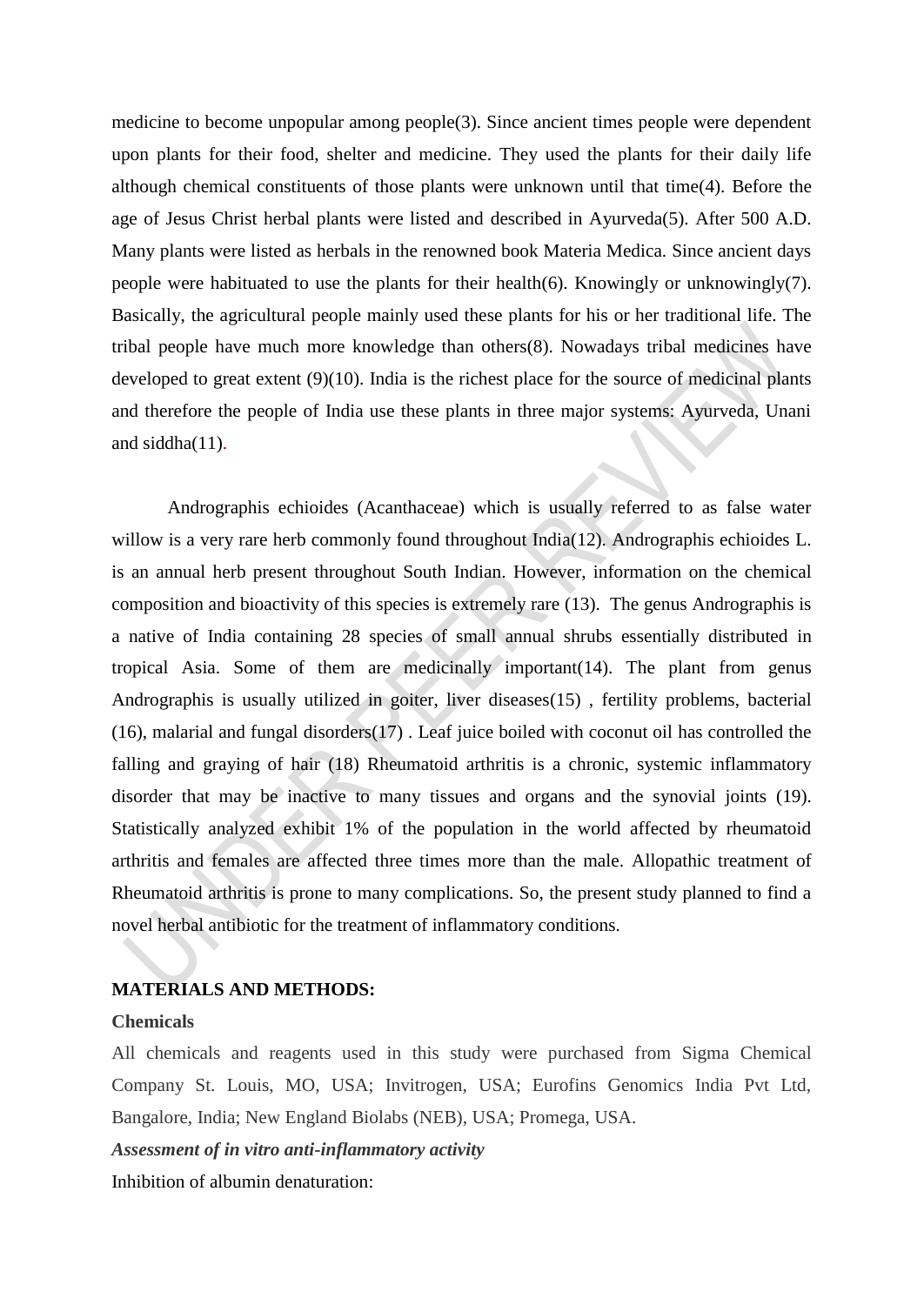The anti-inflammatory activity of the plant extract was studied by the inhibition of albumin denaturation technique which was studied according to the methods of Mizushima and Kobayashi, 1968 and Sakat et al (2010) followed with minor modifications. The reaction mixture consisted of test extracts and 1% aqueous solution of bovine serum albumin, pH of the reaction mixture was adjusted using a small amount of 1N HCl to dissolve the mixture. The plant extract with increase in concentration (100 to 500  $\mu$ g/ml) were incubated at 37 ºC for 20 min and later heated to 51 º C for 20 min, after the samples were cooled,the turbidity was measured at 660nm.( UVVisible Spectrophotometer Model 371, Elico India Ltd) The experiment was performed in triplicate. In this study, Aspirin was used as a standard anti-inflammatory drug.

#### Calculation:

% Inhibition=100−((A1 -A2)/A0 )\*100)

#### Statistical analysis:

The data were analysed statistically using one way analysis of variance (ONE-WAY ANOVA). Duncan Multiple range test was used to analyze the statistical significance between groups. The levels of significance were considered at the levels of  $p<0.05$ .

#### **RESULTS**

The present study revealed that there was a dose dependent increase in inhibition of protein denaturation in aqueous, ethanolic and chloroform extract at a concentration ranging from 100 to 500 ug/ml. ( $p<0.05$ ). The results showed that 400 ug/ml and 500 ug/ml showed maximum inhibition.  $(p<0.05)$  (Fig 1-3)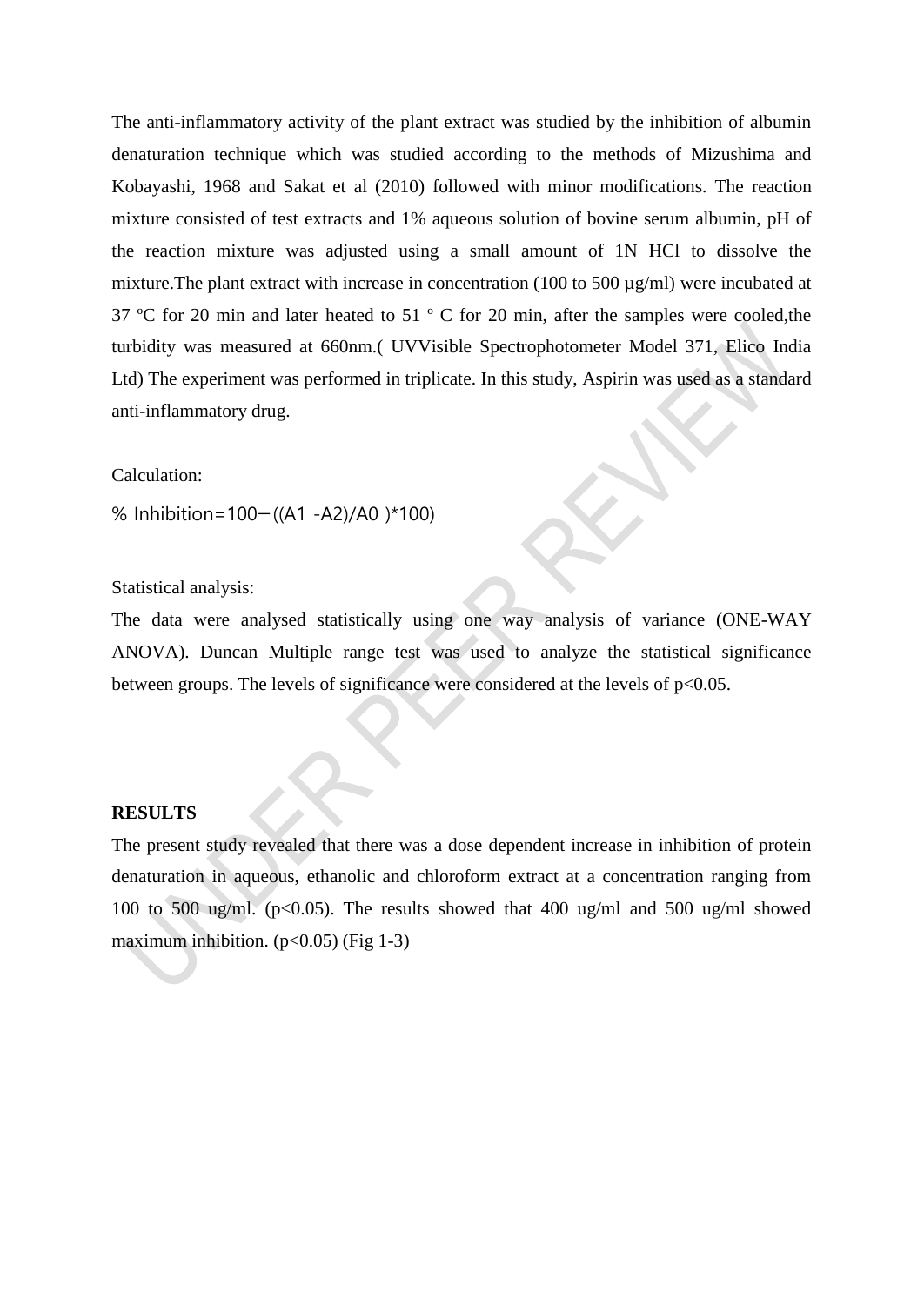

Figure 1: The figure shows the in vitro anti-inflammatory properties of aqueous extract of Andrographis echioides. Each bar represents the mean  $\pm$  SD of 6 observations. Significance at the levels of  $P < 0.05$ .a-compared with 100  $\mu$ g; b-compared with 200  $\mu$ g; c-compared with 300 µg..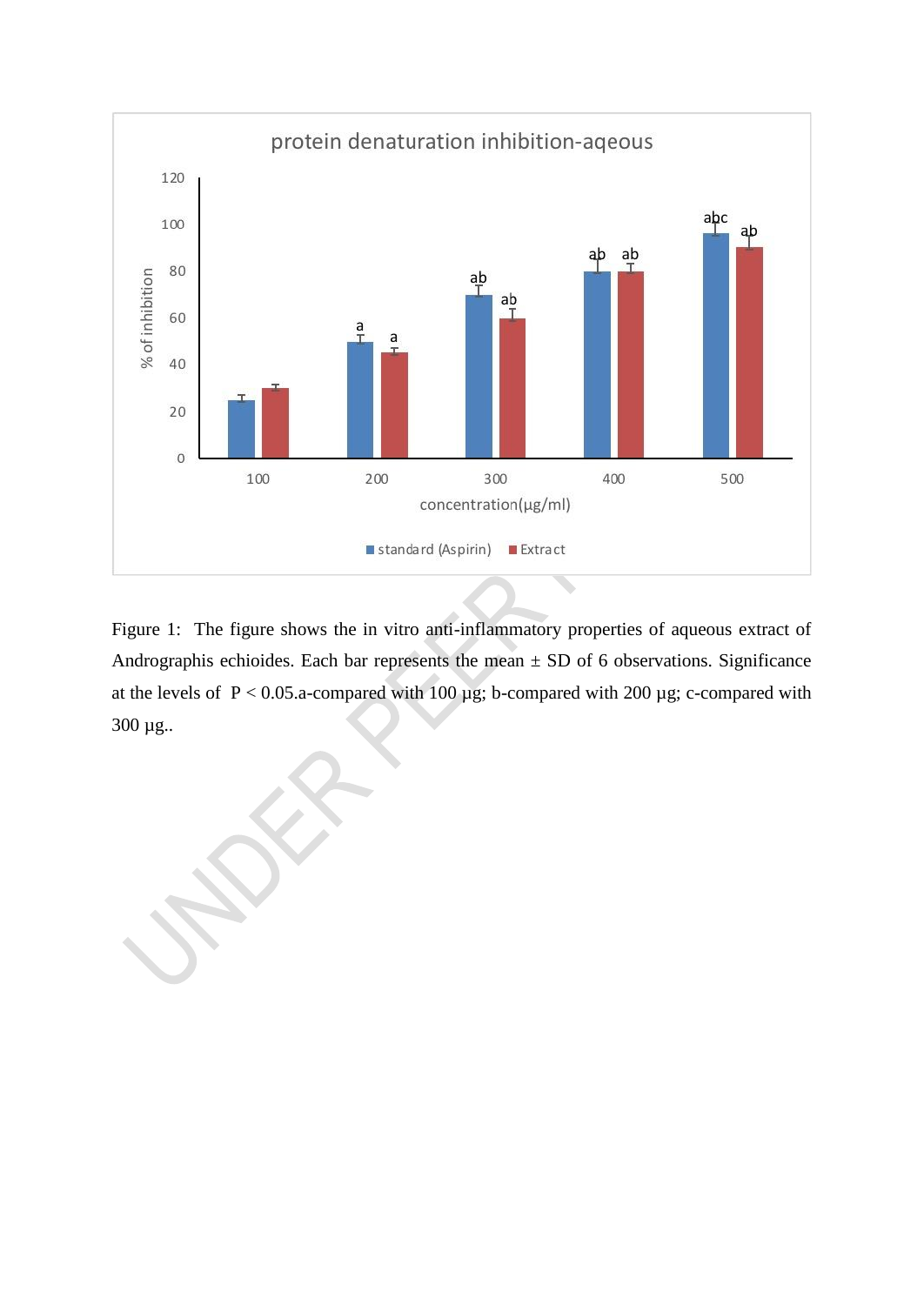

Figure 2: It Shows the in vitro anti-inflammatory properties of ethanolic extract of *Andrographis echioides*. Each bar represents the mean ± SD of 6 observations. Significance at the levels of  $P < 0.05$ .a-compared with 100  $\mu$ g; b-compared with 200  $\mu$ g; c-compared with 300 µg..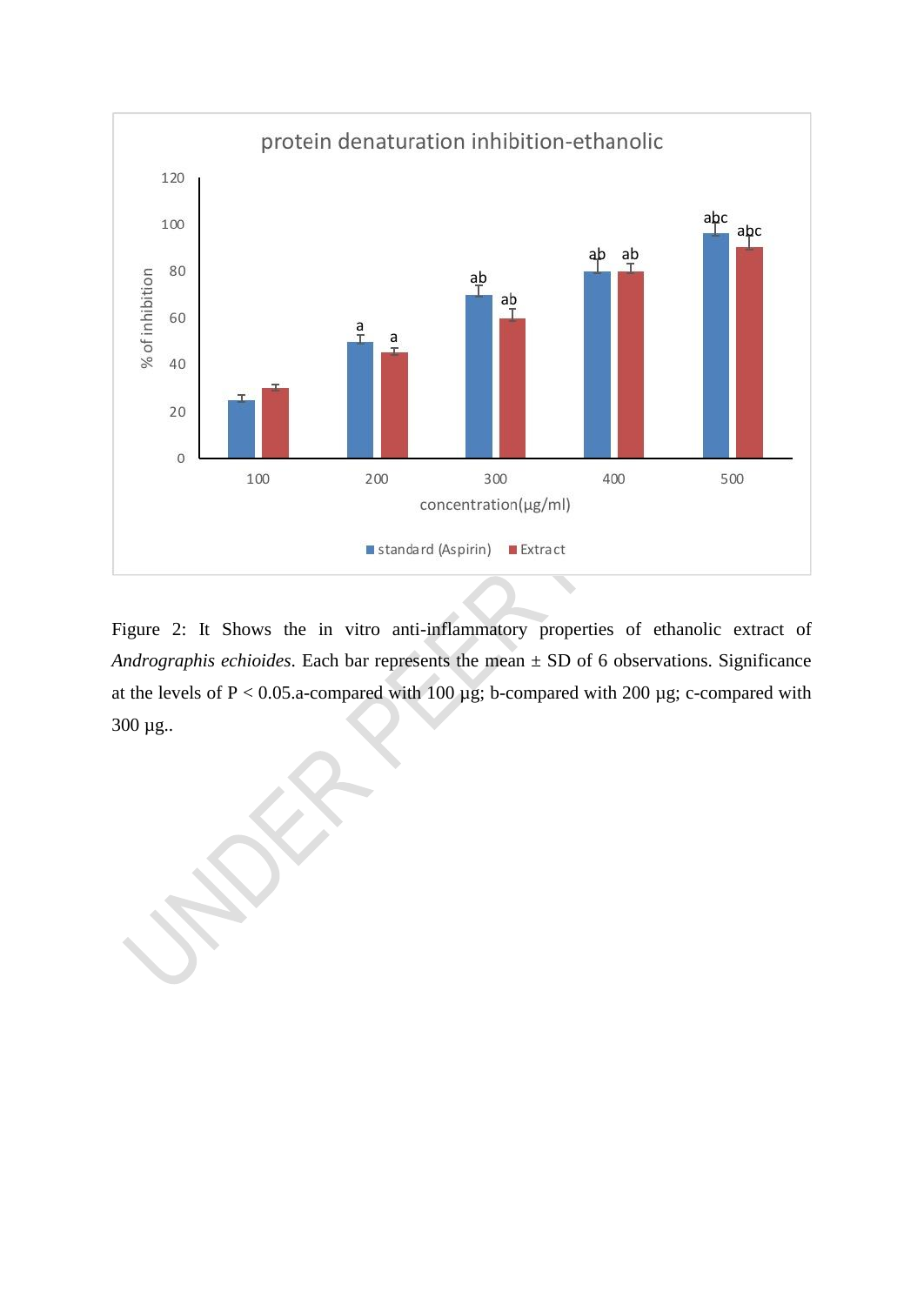

Figure 3: The figure shows in vitro anti-inflammatory properties of chloroform extract of Andrographis echioides. Each bar represents the mean  $\pm$  SD of 6 observations. Significance at the levels of  $P < 0.05$ . a-compared with 100 µg; b-compared with 200 µg.

## **DISCUSSION**:

The phytochemical analysis of the plant indicated various classes of molecules in different extracts of the whole plant extracts. The methanolic extract showed the significant presence of a diverse class of molecules including terpenoids, flavonoids and tannins, phenols and glycosides. On the other hand, the chloroform extract possessed a very good amount of flavonoids and steroid[s\(20\).](https://paperpile.com/c/zCv6DS/X2v7) Flavonoids have antioxidant activities and they have the property of preventing oxidative cell damage and carcinogenesi[s\(21\).](https://paperpile.com/c/zCv6DS/7yyG) Steroids, abundant in many plants, have been shown to have hypercholesterolemia effects, diuretics and also exhibit antileukemic, antipyretic, and derivatives of steroids are active as anticancer and antiviral agent[s\(22\).](https://paperpile.com/c/zCv6DS/iMQg) Steroids have been reported to stimulate menstrual discharge and diminish secretion of mil[k\(23\).](https://paperpile.com/c/zCv6DS/ORuy) Phytochemicals have long been recognized to possess many properties including antioxidant, anti-allergic, anti-inflammatory, anti-viral, anti-proliferative and anticarcinogenic [\(24\)](https://paperpile.com/c/zCv6DS/CmuI) [\(21\).](https://paperpile.com/c/zCv6DS/7yyG) Presence of free radicals and oxidative stress are implicated in many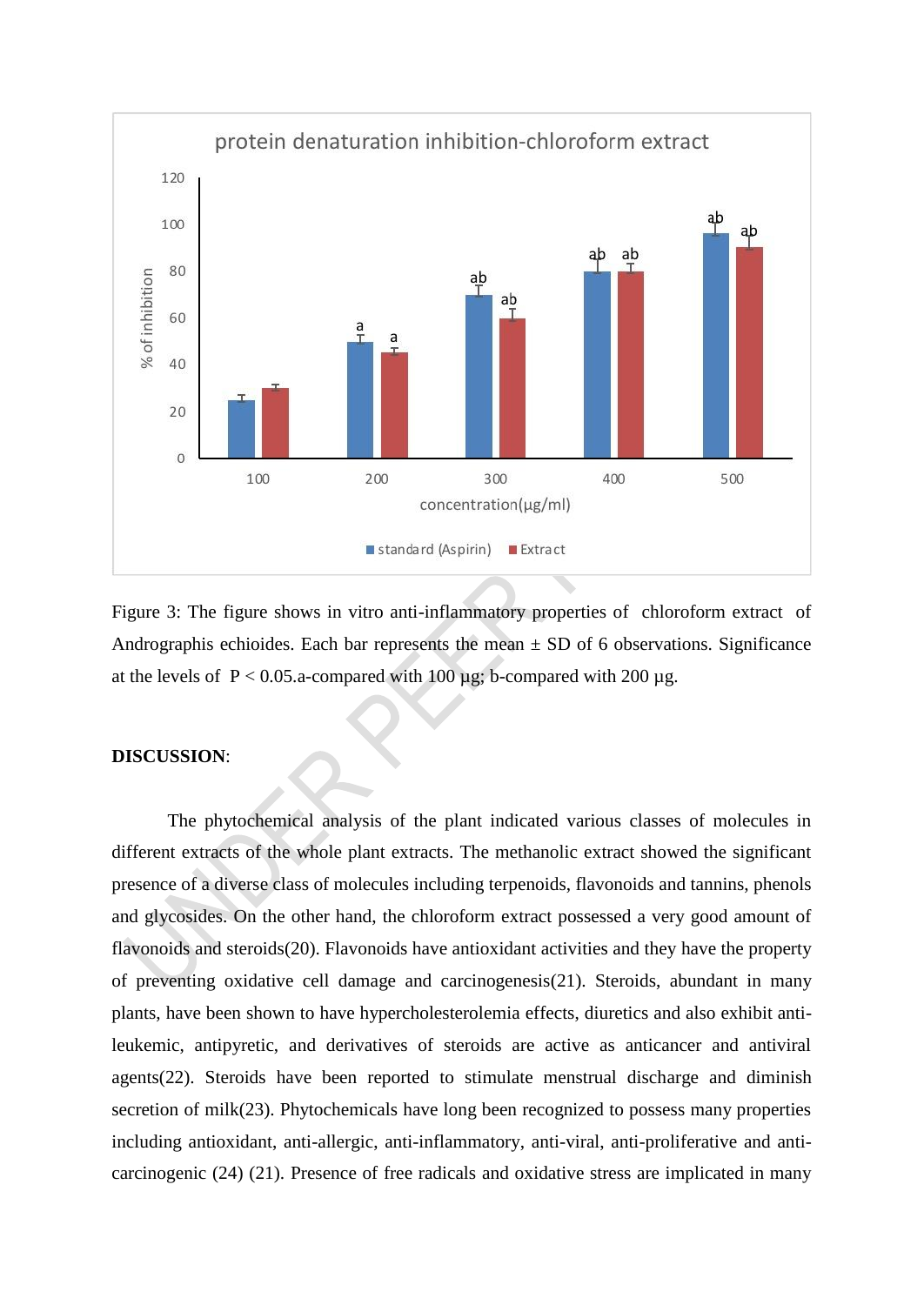diseases like stroke, asthma, cancer, atherosclerosis, diabetes and arthritis. There had been an increasing interest in plant derived antioxidants, because it could protect our body from free radical damage, diabetes and age related disorders [\(25\)](https://paperpile.com/c/zCv6DS/2gso) [\(26\).](https://paperpile.com/c/zCv6DS/4Oz4)

Phytochemicals derived from plant products function as a prototype to develop less toxic and simpler medicines in controlling the expansion of microorganisms. These active compounds either might act alone or in combination to inhibit bacterial growth [\(27\).](https://paperpile.com/c/zCv6DS/pkIj) Many previous studies indicated that phenolic compounds stop many diseases from pathogenic invasion [\(20\).](https://paperpile.com/c/zCv6DS/X2v7) Nowadays efforts are focused on plants because of their usage of historical times and the world's population rely on plants for the treatment of infections and noninfectious disease[s\(28\).](https://paperpile.com/c/zCv6DS/G1kN) However, isolation of specific phytoconstituents and screening for biological activities will definitely give better result[s\(29\).](https://paperpile.com/c/zCv6DS/fC9B) From this present study, it might be concluded that A. echioides contains various bioactive compounds hence, it can be considered as a plant of phytopharmaceutical importance. Therefore, these plants seem to serve as prospective material for advance development of plant-based anti-inflammatory agents.

Phytochemical investigation of the entire plant of Andrographis echioides leads to the presence of two new oxygenated flavonoids, fenyl glycosides alongside 30 nonstructure[s\(30\)\(31\).](https://paperpile.com/c/zCv6DS/RWgt) These bioactive compounds offer the plant a good anti-inflammatory activity. The extract of the plant Andrographis echioides was rarely available and costly. Hence it was hard to conduct and complete the research.

## **CONCLUSION:**

In conclusion, different extracts of A. echioides can be very effective antiinflammatory and it could protect biological systems against the oxidative stress including aging, cancer, diabetes and cardiovascular disorders. Further investigations that can identify and characterise the specific active components of the plant extract can offer better explanations for its anti-inflammatory potential.

#### **COMPETING INTERESTS DISCLAIMER:**

Authors have declared that no competing interests exist. The products used for this research are commonly and predominantly use products in our area of research and country. There is absolutely no conflict of interest between the authors and producers of the products because we do not intend to use these products as an avenue for any litigation but for the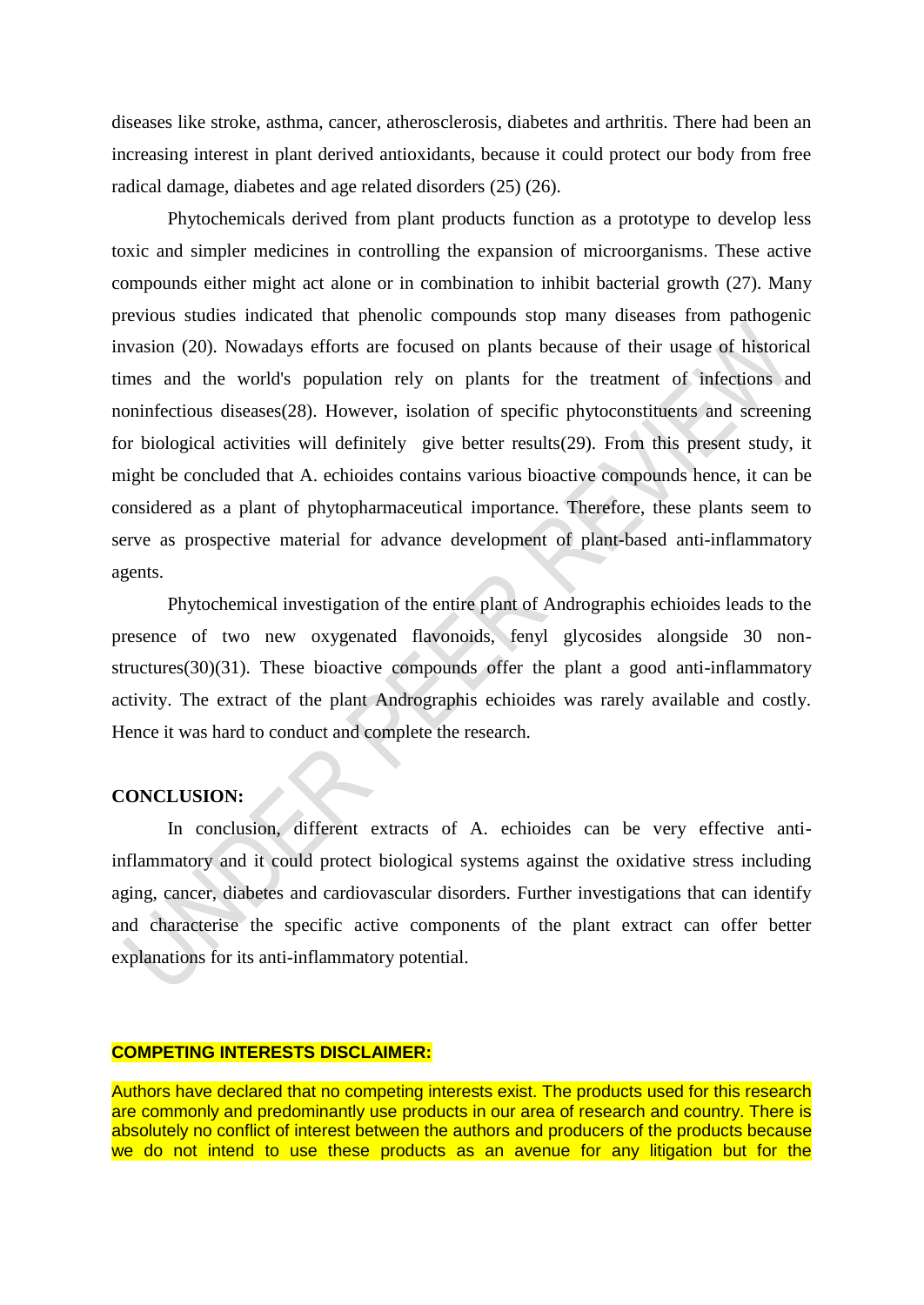advancement of knowledge. Also, the research was not funded by the producing company rather it was funded by personal efforts of the authors.

## **NOTE:**

The study highlights the efficacy of "herbal medicine" which is an ancient tradition, used in some parts of India. This ancient concept should be carefully evaluated in the light of modern medical science and can be utilized partially if found suitable.

## **REFERENCE:**

- 1. [Barabadi H, Mojab F, Vahidi H, Marashi B, Talank N, Hosseini O, et al. Green](http://paperpile.com/b/zCv6DS/Kaj1)  [synthesis, characterization, antibacterial and biofilm inhibitory activity of silver](http://paperpile.com/b/zCv6DS/Kaj1)  [nanoparticles compared to commercial silver nanoparticles \[Internet\]. Vol. 129,](http://paperpile.com/b/zCv6DS/Kaj1)  [Inorganic Chemistry Communications. 2021. p. 108647. Available from:](http://paperpile.com/b/zCv6DS/Kaj1)  [http://dx.doi.org/10.1016/j.inoche.2021.108647](http://paperpile.com/b/zCv6DS/Kaj1)
- 2. [Bharath B, Perinbam K, Devanesan S, AlSalhi MS, Saravanan M. Evaluation of the](http://paperpile.com/b/zCv6DS/t8OS)  [anticancer potential of Hexadecanoic acid from brown algae Turbinaria ornata on HT–](http://paperpile.com/b/zCv6DS/t8OS) [29 colon cancer cells \[Internet\]. Vol. 1235, Journal of Molecular Structure. 2021. p.](http://paperpile.com/b/zCv6DS/t8OS)  [130229. Available from: http://dx.doi.org/10.1016/j.molstruc.2021.130229](http://paperpile.com/b/zCv6DS/t8OS)
- 3. [Kelmanson JE, Jäger AK, van Staden J. Zulu medicinal plants with antibacterial activity](http://paperpile.com/b/zCv6DS/72GL)  [\[Internet\]. Vol. 69, Journal of Ethnopharmacology. 2000. p. 241–6. Available from:](http://paperpile.com/b/zCv6DS/72GL)  [http://dx.doi.org/10.1016/s0378-8741\(99\)00147-6](http://paperpile.com/b/zCv6DS/72GL)
- 4. [Saraswathi I, Saikarthik J, Senthil Kumar K, Srinivasan KM, Ardhanaari M, Gunapriya](http://paperpile.com/b/zCv6DS/Icrp)  [R. Impact of COVID-19 outbreak on the mental health status of undergraduate medical](http://paperpile.com/b/zCv6DS/Icrp)  [students in a COVID-19 treating medical college: a prospective longitudinal study](http://paperpile.com/b/zCv6DS/Icrp)  [\[Internet\]. Vol. 8, PeerJ. 2020. p. e10164. Available from:](http://paperpile.com/b/zCv6DS/Icrp)  [http://dx.doi.org/10.7717/peerj.10164](http://paperpile.com/b/zCv6DS/Icrp)
- 5. [Clarizia G, Bernardo P. Diverse Applications of Organic-Inorganic Nanocomposites:](http://paperpile.com/b/zCv6DS/zzPA)  [Emerging Research and Opportunities: Emerging Research and Opportunities. IGI](http://paperpile.com/b/zCv6DS/zzPA)  [Global; 2019. 237 p.](http://paperpile.com/b/zCv6DS/zzPA)
- 6. [Tahmasebi S, Qasim MT, Krivenkova MV, Zekiy AO, Thangavelu L, Aravindhan S, et](http://paperpile.com/b/zCv6DS/EqmS)  [al. The effects of oxygen-ozone therapy on regulatory T-cell responses in multiple](http://paperpile.com/b/zCv6DS/EqmS)  [sclerosis patients. Cell Biol Int. 2021 Jul;45\(7\):1498–509.](http://paperpile.com/b/zCv6DS/EqmS)
- 7. [Egbuna C, Mishra AP, Goyal MR. Preparation of Phytopharmaceuticals for the](http://paperpile.com/b/zCv6DS/IZJp)  [Management of Disorders: The Development of Nutraceuticals and Traditional](http://paperpile.com/b/zCv6DS/IZJp)  [Medicine. Academic Press; 2020. 570 p.](http://paperpile.com/b/zCv6DS/IZJp)
- 8. [Sridharan G, Ramani P, Patankar S, Vijayaraghavan R. Evaluation of salivary](http://paperpile.com/b/zCv6DS/r2XU)  [metabolomics in oral leukoplakia and oral squamous cell carcinoma. J Oral Pathol Med.](http://paperpile.com/b/zCv6DS/r2XU)  [2019 Apr;48\(4\):299–306.](http://paperpile.com/b/zCv6DS/r2XU)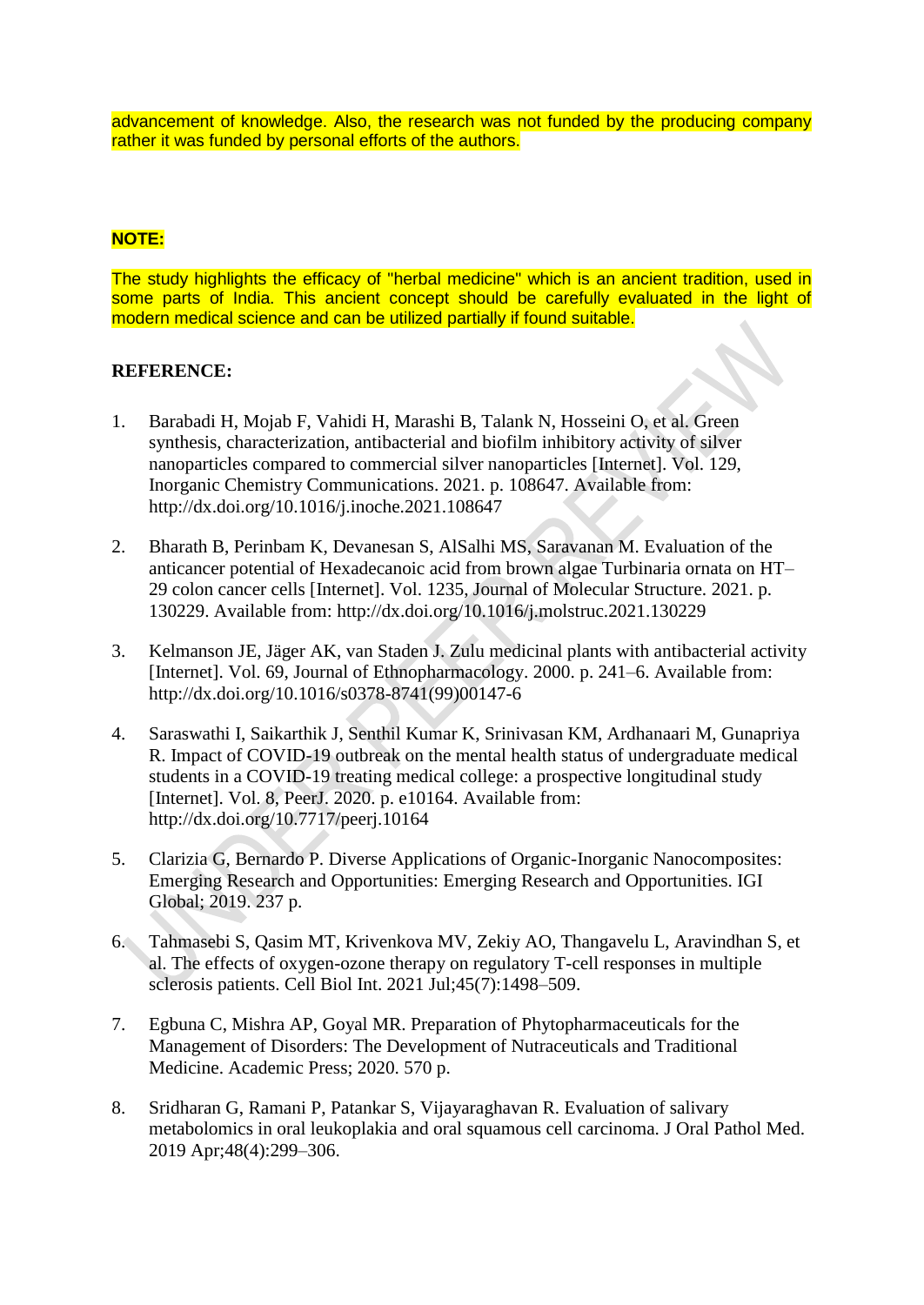- 9. [Cragg G, Newman D. Natural Product Drug Discovery in the Next Millennium](http://paperpile.com/b/zCv6DS/UvG7)  [\[Internet\]. Vol. 39, Pharmaceutical Biology. 2001. p. 8–17. Available from:](http://paperpile.com/b/zCv6DS/UvG7)  [http://dx.doi.org/10.1076/phbi.39.7.8.5868](http://paperpile.com/b/zCv6DS/UvG7)
- 10. [Wahab PUA, Madhulaxmi M, Senthilnathan P, Muthusekhar MR, Vohra Y, Abhinav](http://paperpile.com/b/zCv6DS/tsmL)  [RP. Scalpel Versus Diathermy in Wound Healing After Mucosal Incisions: A Split-](http://paperpile.com/b/zCv6DS/tsmL)[Mouth Study. J Oral Maxillofac Surg. 2018 Jun;76\(6\):1160–4.](http://paperpile.com/b/zCv6DS/tsmL)
- 11. [Wink M. Introduction: Biochemistry, Role and Biotechnology of Secondary Metabolites](http://paperpile.com/b/zCv6DS/gezL)  [\(From APR Volume 3\) \[Internet\]. Annual Plant Reviews online. 2018. p. 1–17.](http://paperpile.com/b/zCv6DS/gezL)  [Available from: http://dx.doi.org/10.1002/9781119312994.apr0018](http://paperpile.com/b/zCv6DS/gezL)
- 12. [Ezhilarasan D. Critical role of estrogen in the progression of chronic liver diseases.](http://paperpile.com/b/zCv6DS/HdGh)  [Hepatobiliary Pancreat Dis Int. 2020 Oct;19\(5\):429–34.](http://paperpile.com/b/zCv6DS/HdGh)
- 13. [Shen D-Y, Juang S-H, Kuo P-C, Huang G-J, Chan Y-Y, Damu A, et al. Chemical](http://paperpile.com/b/zCv6DS/Wi5e)  [Constituents from Andrographis echioides and Their Anti-Inflammatory Activity](http://paperpile.com/b/zCv6DS/Wi5e)  [Internet]. Vol. 14, [International Journal of Molecular Sciences. 2012. p. 496–514.](http://paperpile.com/b/zCv6DS/Wi5e)  [Available from: http://dx.doi.org/10.3390/ijms14010496](http://paperpile.com/b/zCv6DS/Wi5e)
- 14. [Santhakumar P, Roy A, Mohanraj KG, Jayaraman S, Durairaj R. Ethanolic Extract of](http://paperpile.com/b/zCv6DS/6R04)  [Capparis decidua Fruit Ameliorates Methotrexate-Induced Hepatotoxicity by Activating](http://paperpile.com/b/zCv6DS/6R04)  [Nrf2/HO-1 and PPARγ Mediated Pathways \[Internet\]. Vol. 55, Indian Journal of](http://paperpile.com/b/zCv6DS/6R04)  [Pharmaceutical Education and Research. 2021. p. s265–74. Available from:](http://paperpile.com/b/zCv6DS/6R04)  [http://dx.doi.org/10.5530/ijper.55.1s.59](http://paperpile.com/b/zCv6DS/6R04)
- 15. [Gowhari Shabgah A, Ezzatifar F, Aravindhan S, Olegovna Zekiy A, Ahmadi M,](http://paperpile.com/b/zCv6DS/W2c2)  [Gheibihayat SM, et al. Shedding more light on the role of Midkine in hepatocellular](http://paperpile.com/b/zCv6DS/W2c2)  [carcinoma: New perspectives on diagnosis and therapy. IUBMB Life. 2021](http://paperpile.com/b/zCv6DS/W2c2)  [Apr;73\(4\):659–69.](http://paperpile.com/b/zCv6DS/W2c2)
- 16. Qadrie ZL, Jacob [B, Anandan R, Rajkapoor B, Rahamathulla M. Anti-bacterial activity](http://paperpile.com/b/zCv6DS/kmw8)  [of ethanolic extract of Indoneesiella echioides \(L\) nees. evaluated by the filter paper disc](http://paperpile.com/b/zCv6DS/kmw8)  [method. Pak J Pharm Sci. 2009 Apr;22\(2\):123–5.](http://paperpile.com/b/zCv6DS/kmw8)
- 17. [Leong LP, Shui G. An investigation of antioxidant capacity of fruits in Singapore](http://paperpile.com/b/zCv6DS/mGjU)  [markets \[Internet\]. Vol. 76, Food Chemistry. 2002. p. 69–75. Available from:](http://paperpile.com/b/zCv6DS/mGjU)  [http://dx.doi.org/10.1016/s0308-8146\(01\)00251-5](http://paperpile.com/b/zCv6DS/mGjU)
- 18. [Halliwell B. The wanderings of a free radical. Free Radic Biol Med. 2009 Mar](http://paperpile.com/b/zCv6DS/9Tdy)  [1;46\(5\):531–42.](http://paperpile.com/b/zCv6DS/9Tdy)
- 19. [Majithia V, Geraci SA. Rheumatoid Arthritis: Diagnosis and Management \[Internet\].](http://paperpile.com/b/zCv6DS/MvNC)  [Vol. 120, The American Journal of Medicine. 2007. p. 936–9. Available from:](http://paperpile.com/b/zCv6DS/MvNC)  [http://dx.doi.org/10.1016/j.amjmed.2007.04.005](http://paperpile.com/b/zCv6DS/MvNC)
- 20. [J PC, Marimuthu T, C K, Devadoss P, Kumar SM. Prevalence and measurement of](http://paperpile.com/b/zCv6DS/X2v7)  [anterior loop of the mandibular canal using CBCT: A cross sectional study. Clin Implant](http://paperpile.com/b/zCv6DS/X2v7)  [Dent Relat Res. 2018 Aug;20\(4\):531–4.](http://paperpile.com/b/zCv6DS/X2v7)
- 21. [Hemamalini K, Bhargav A. EVALUATION OF PHYTOCHEMICAL AND](http://paperpile.com/b/zCv6DS/7yyG)  [PHARMACOLOGICAL ACTIVITY OF METHANOLIC EXTRACT OF SOLANUM](http://paperpile.com/b/zCv6DS/7yyG)